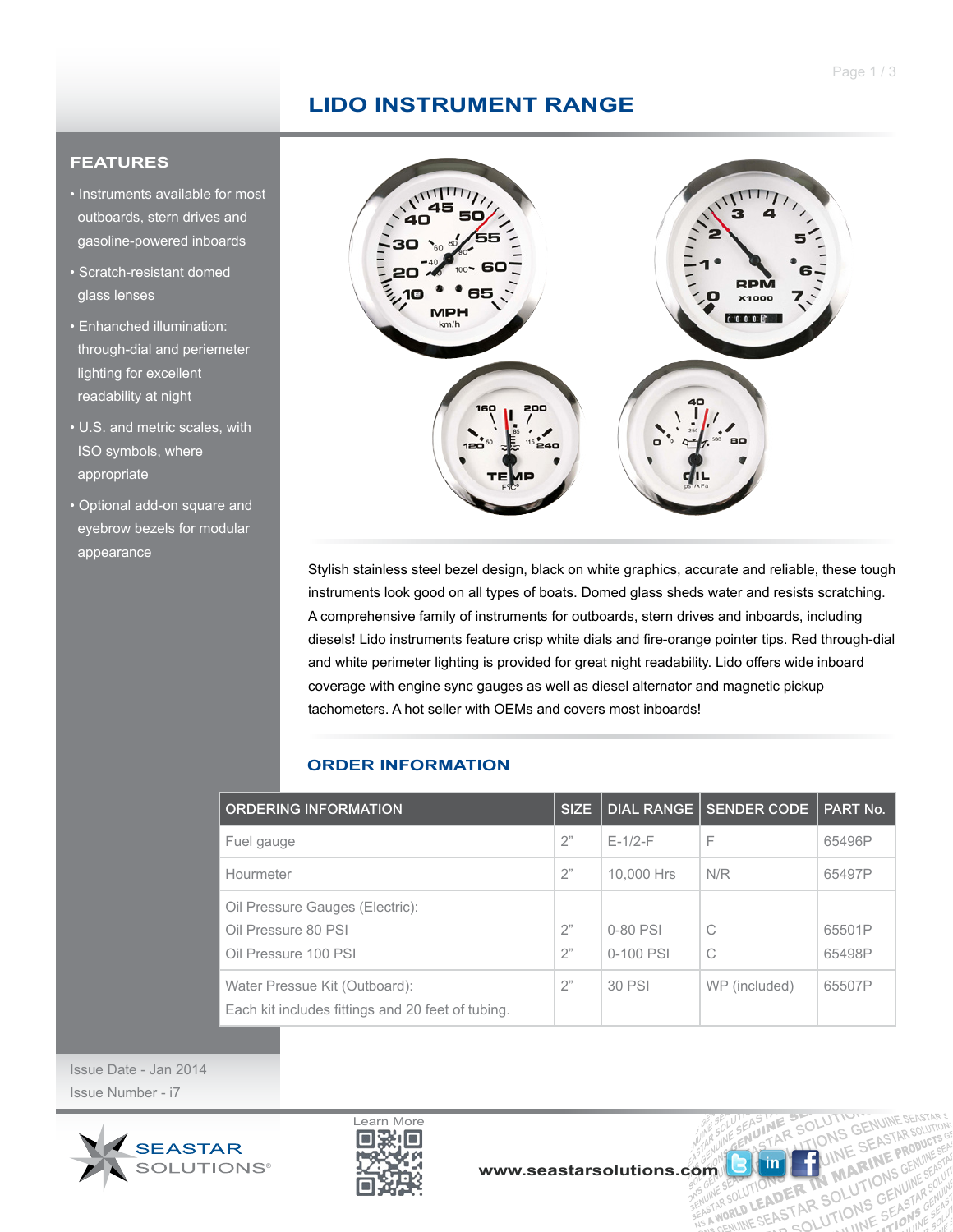# **LIDO INSTRUMENT RANGE**

### **ORDER INFORMATION**

| <b>ORDERING INFORMATION</b>                                                                                                                   | <b>SIZE</b>          | <b>DIAL RANGE</b>                               | <b>SENDER CODE</b>                                           | PART No.                             |
|-----------------------------------------------------------------------------------------------------------------------------------------------|----------------------|-------------------------------------------------|--------------------------------------------------------------|--------------------------------------|
| Speedo Kit Low Speed Range (Pitot type)<br>Speedo Kit 50 MPH (Pitot type)<br>Speedo Kit 65 MPH (Pitot type)<br>Speedo Kit 80 MPH (Pitot type) | 3"<br>3"<br>3"<br>3" | 5-35 MPH<br>10-50 MPH<br>10-65 MPH<br>20-80 MPH | G (included)<br>G (included)<br>G (included)<br>G (included) | 61751P<br>61752P<br>65510P<br>65670P |
| Tachometer (Electric): O/B & 4-Stroke Gas Engines                                                                                             | 3"                   | 0-7000 RPM                                      | O/B Alt or Coil                                              | 65693P                               |
| Tachometer / Hourmeter (Electric):<br>O/B & 4-Stroke Gas Engines<br>Diesel Alternator<br>Diesel Magnetic Pickup, 90-180 Teeth                 | 3"<br>3"<br>3"       | 0-7000 RPM<br>0-4000 RPM<br>0-4000 RPM          | O/B Alt or Coil<br>$\sqrt{1}$<br>$\mathrm{H}^n$              | 65129P<br>65671P<br>65692P           |
| Water Temperature Kit (Outboard):<br>(For all electric-start outboards)                                                                       | 2"                   | COLD-HOT                                        | J (Included)                                                 | 65508P                               |
| Water Temperature Gauge (I/O, I/B)                                                                                                            | 2"                   | 120-240°F                                       | D                                                            | 65509P                               |
| Trim Gauges (Outboard, I/O):<br>Evinrude/Johnson Outboard<br>Honda Outboards<br>Mariner/Merc/Cobra/ Volvo DP, SX,<br>Yamaha 2001 & on         | 2"<br>2"<br>2"       | UP-DOWN<br>UP-DOWN<br>UP-DOWN                   | Eng Mfr supply<br>Eng Mfr supply<br>Eng Mfr supply           | 65502P<br>65503P<br>65504P           |
| Suzuki 4-Stroke, 2002 to date<br>Yamaha Outboards, pre 2001                                                                                   | 2"<br>2"             | UP-DOWN<br>UP-DOWN                              | Eng Mfr supply<br>Eng Mfr supply                             | 65502P<br>65505P                     |
| Voltmeter-12 Volt                                                                                                                             | 2"                   | 8-18 VDC                                        | N/R                                                          | 65506P                               |
| Engine Sync (Gauge only)                                                                                                                      | 2"                   | PORT-STBD                                       | Requires 'L'                                                 | 65495P                               |

| <b>OPTIONAL ACCESSORIES</b>         | PART No. |
|-------------------------------------|----------|
| 12-Volt Light & Socket (wedge base) | IA62995  |
| 2" Eyebrow Bezel                    | 69268P   |
| 3" Eyebrow Bezel                    | 69269P   |
| 5" Eyebrow Bezel                    | 69270P   |
| 2" Aircraft Style Bezel             | IA65476  |
| 3" Aircraft Style Bezel             | IA65477  |
| Panel Mount Fuse Holder             | FS22080  |

Issue Date - Jan 2014 Issue Number - i7